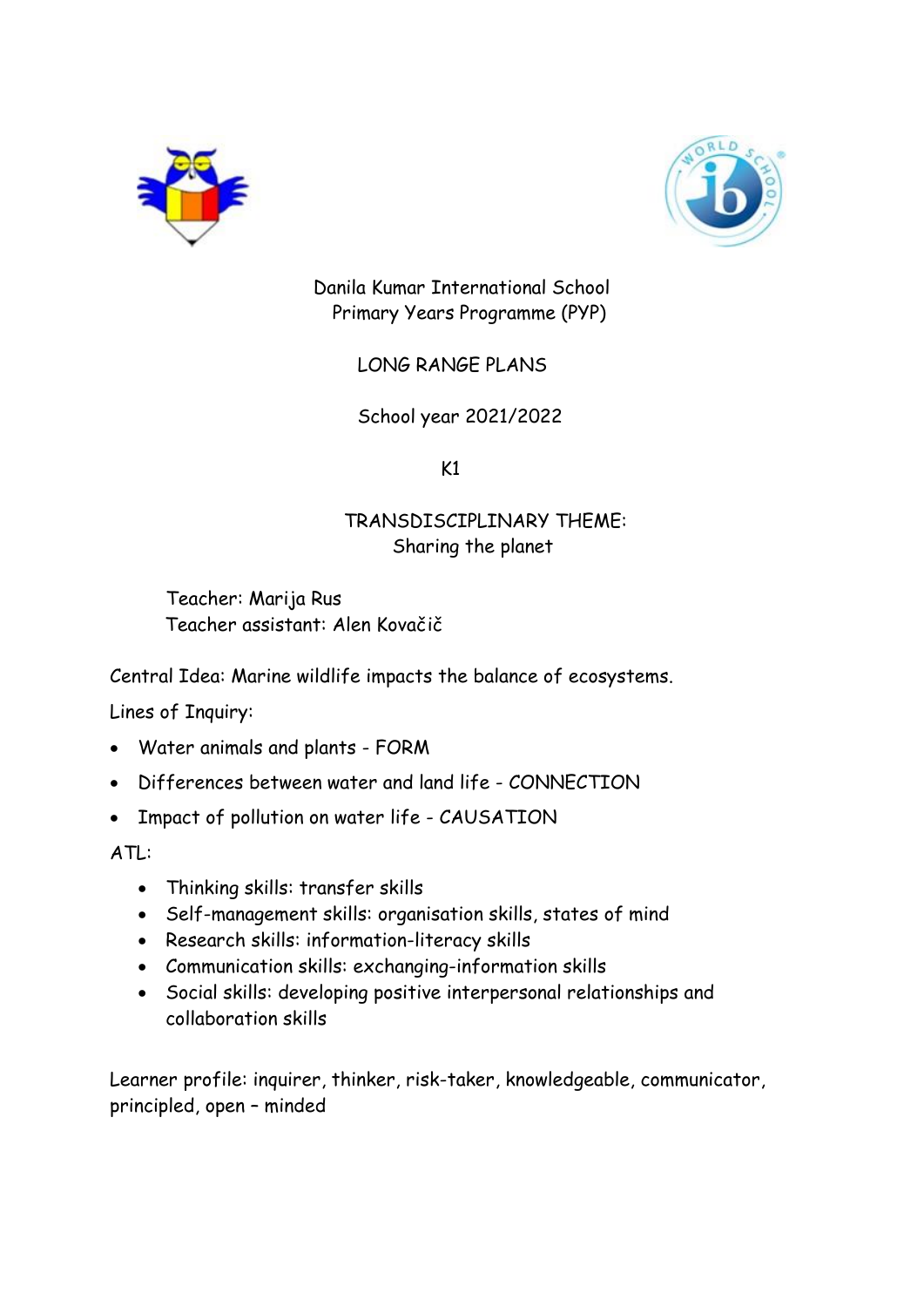Taught within the Unit of Inquiry – learning through language (English)

WRITTEN LANGUAGE

READING

 begin to recognise beginning sounds or letters in familiar words **WRITING** 

- start copying familiar letters, words
- create illustrations to match simple written texts ORAL LANGUAGE

LISTENING

- begin to use language to connect new experiences to what they already know
- begin to listen in order to retell, sequence and describe past events
- start to distinguish between sounds they hear in their immediate environment

**SPFAKING** 

- retell a story or experience
- tell a sequence of a story
- start to use language to connect new experiences to what they already know
- talk about and begin to retell stories and describe pictures VISUAL LANGUAGE

VIEWING AND PRESENTING

 begin to use verbal and non-verbal responses to a variety of media Taught within the Unit of Inquiry – learning through language (Slovene) ORAL LANGUAGE

SPEAKING

learn some Slovenian expressions for animals and plants

Taught within the Unit of Inquiry – learning through mathematics DATA HANDLING

start to create pictographs

MEASUREMENT

 use non-standard units of measurement to solve problems in real-life situations involving length, mass and capacity

Taught within the Unit of Inquiry – learning through physical education ACTIVE LIVING

- start to engage in a variety of different physical activities
- begin to demonstrate an awareness of connection between health and being physicaly active
- demonstrate an awareness of basic hygiene in their daily routines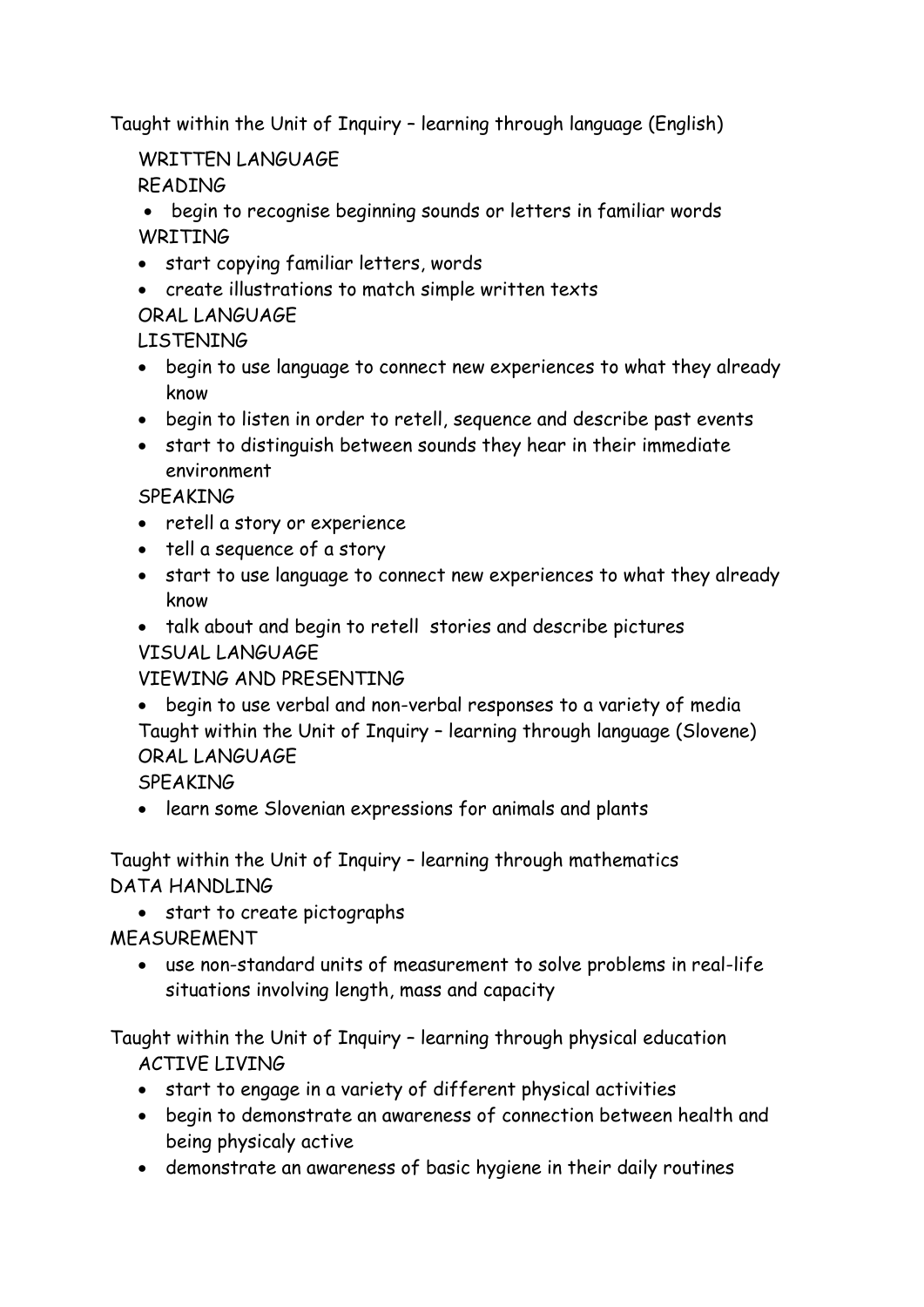start to recognize some of the effects of physical activity on the body

Taught within the Unit of Inquiry – learning through drama

### RESPONDING

- talk about ideas and feelings in response to dramatic performances
- respond to dramatic ideas through spoken, visual, auditory and kinesthetic mediums.

#### CREATING

• engage in imaginative play using a range of stimuli

Taught within the unit of inquiry – learning through visual arts CREATING

- engage with, and enjoy a variety of visual arts experiences
- select tools, materials and processes for specific purposes
- combine different formal elements to create a specific effect

Taught within the Unit of Inquiry – learning through music

#### RESPONDING

- bring music from home to share
- describe the differences in music
- move their bodies to express the mood of the music
- describe how music makes them feel
- express their responses to music in multiple ways (drawings, games, songs, dance, oral discussion)

#### CREATING

- use vocal sounds, rhythms and instruments to express feelings or ideas
- create and accompany music using a variety of sounds and instruments
- play untuned percussion instruments in time with a beat
- recreate sounds from familiar experiences

Taught within the Unit of Inquiry – learning through personal and social education